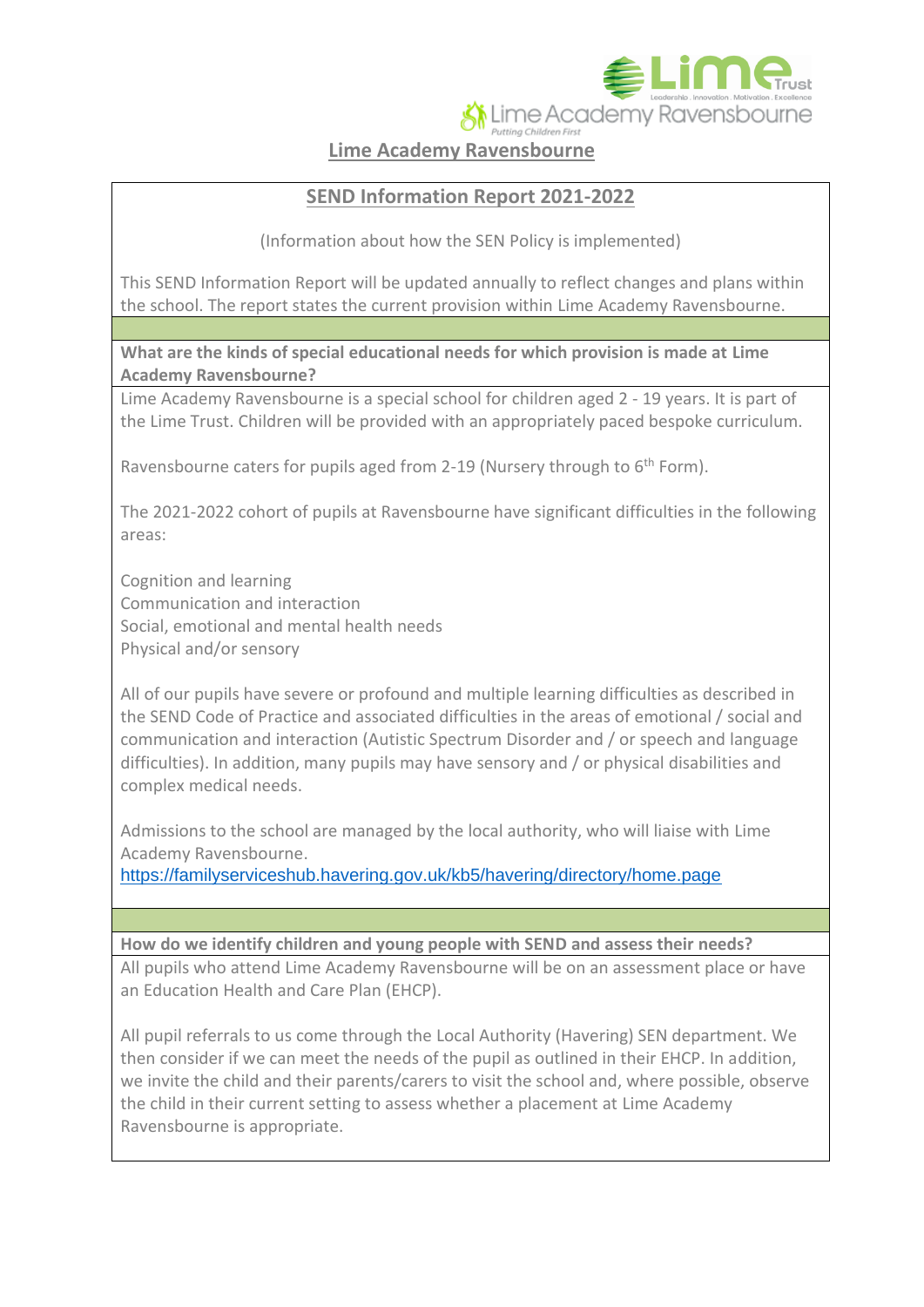

Education Health Care Plans are reviewed annually. Parents and their child are fully involved in this review process. We also involve other professionals as appropriate such as physiotherapists, occupational therapists, speech and language therapists, health professionals and educational psychologists.

We utilise a range of assessment methods during the pupil's time in school. These include EHCP outcomes and bespoke targets. Progress is carefully tracked over time using Evidence for Learning and the Engagement Model.

Further information on the admissions and assessment processes to our school can be found on our website.

Ravensbourne does not have a SENCO so the main contact with regard to this is the Headteacher: Victoria Fackler

**How do we consult parents of children with SEND and involve them in their child's education?**

At Lime Academy Ravensbourne, parents/carers are fully included in the process of working with their children/young people.

We welcome close communication between school and home and have the following structures in place:

- Initial visits to school
- Home visit
- Digital passport
- Class emails for information exchanges and key messages
- Parent/Carer, teacher and multi-agency meetings, including in house therapists.
- Sharing pupil learning goals and their evaluated progress
- Weekly newsletters
- Parents' Evenings
- EHCP annual review meetings
- End of year reports
- Coffee mornings
- PTA
- Parent involvement in changes in school through informal and formal consultations

**How do we consult young people with SEND and involve them in their education? How do we assess and review children and young people's progress towards outcomes?**

All children and young people in our school are treated with dignity and respect. We are committed to hearing 'the voice' of our young people and provide them with lots of opportunities to make choices and express preferences.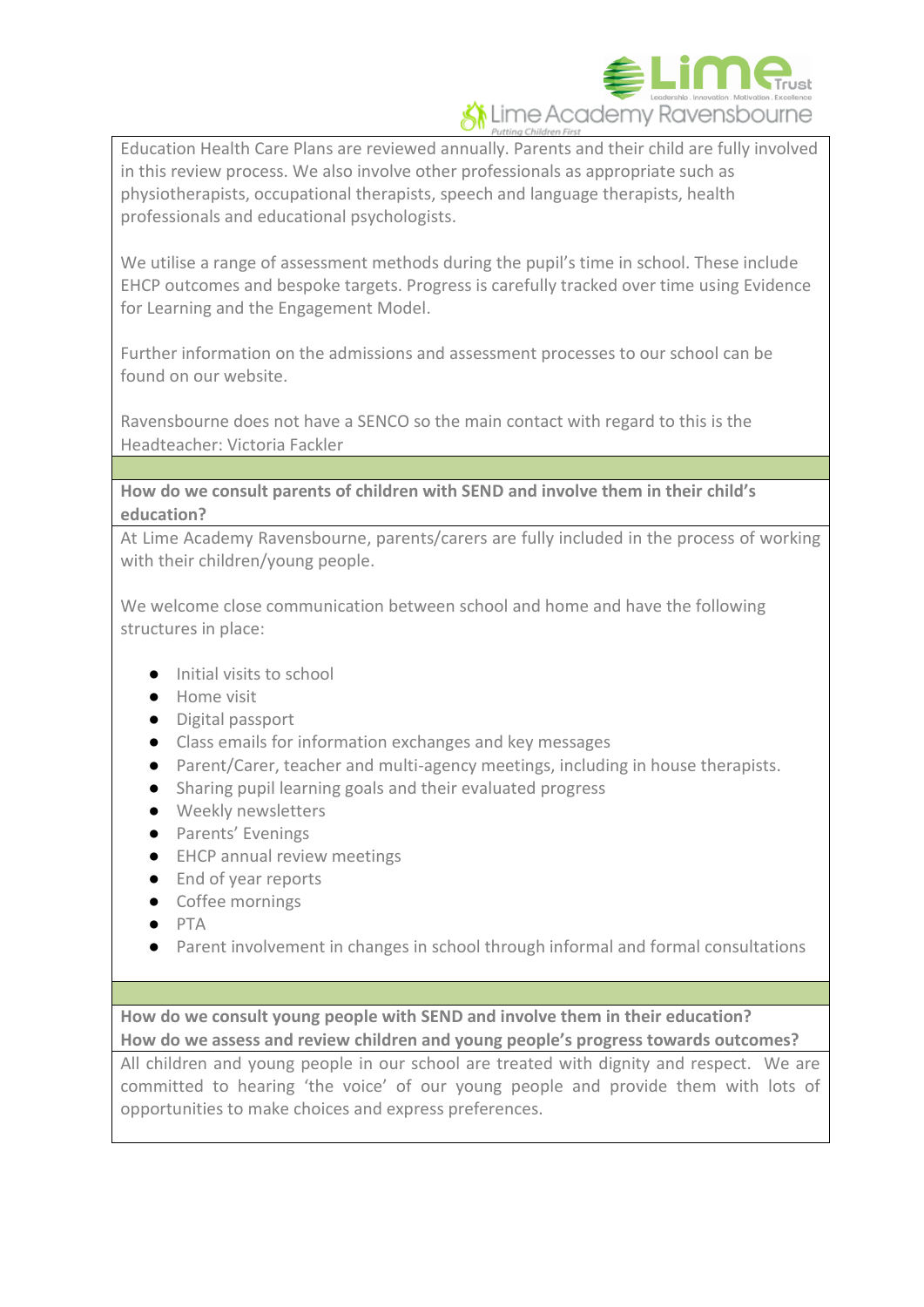

Our bespoke curriculum is designed to provide personalised learning activities matched to individual targets. This ensures that pupils can access and experience success throughout their school life.

Learning goals are set for each student and are evaluated on an ongoing basis. Progress reports are sent home to parents every term. These small step learning goals are directly linked to the student's long term outcomes as outlined on their EHCP. Our assessment procedures include clear feedback to learners about next steps learning and our reward systems reinforce positive activity and pupil choice.

EHCP Targets are discussed with parents/carers at EHCP annual review meetings.

**What is the provision for pupils/pupils with SEND at Lime Academy Ravensbourne and how is it evaluated?**

Our vision is to develop a highly effective learning community. Our provision is based on strong values:

- Our School is a place where everyone is treated with dignity, with respect and is of equal worth.
- All staff have a responsibility to meet the needs of all the pupils/pupils at Ravensbourne.
- Our key purpose is the construction, delivery and constant improvement of quality learning experiences appropriate to the needs of all our pupils/pupils.

To achieve our vision, we aim to:

- Create a happy and secure learning environment where all pupils' /pupils' needs are met and where achievements and success are recognised and praised.
- Ensure that the National Curriculum/statutory curriculum guidance is delivered to and/or adapted for all pupils, as appropriate.
- Ensure that ICT is used as a vehicle to access and enhance the curriculum and communication for pupils.
- Ensure that our Bespoke Curriculum is delivered to and/or adapted for all pupils/pupils, as appropriate.
- Ensure that Safeguarding is at the centre of our work to ensure that all members of the school community remain safe.
- Provide all staff with training and development opportunities to enable effective practice.
- Promote the pupils'/pupils spiritual, physical and emotional well-being so that they are secure, confident and well-motivated.
- Help pupils/pupils acquire communication skills and confidence which enable them to lead as full, interesting and independent lives as possible.
- Develop in pupils'/pupils personal responsibility and encourage decision making and choice, communicating through whatever means appropriate.
- Provide a wide range of age-appropriate learning experiences, which are both exciting and challenging.
- Offer opportunities of working co-operatively alongside others, developing friendships and respect for others.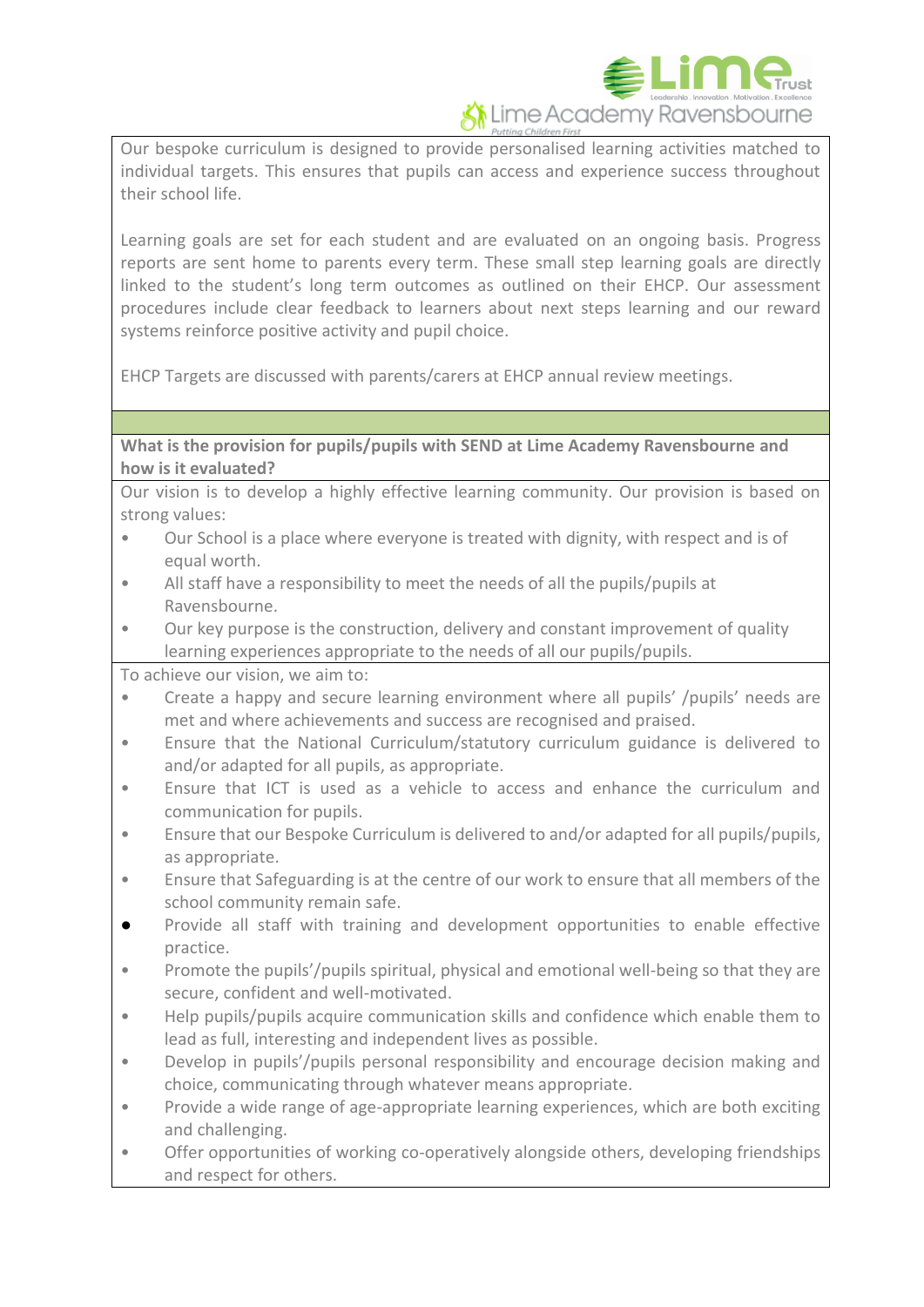

- Provide pupils/pupils with experiences of their own and other religious and cultural backgrounds and values.
- Work in partnership with parents and other professionals.
- We ensure that staffing levels in each class reflect the needs of the pupils.

The school receives advice and assessments from a range of health professionals in order to meet the needs of the pupils. We work closely with our health and social care colleagues to implement the SEND Code of Practice.

We continue to highlight different parts of our provision through our 'school offer' and this develops each year.

We evaluate our school development plan at the end of the year and monitor progress throughout the year.

**How are adaptations made to the curriculum and the learning environment of children and young people with SEND?**

At Lime Academy Ravensbourne, we are committed to identifying and removing barriers to learning so that all our pupils and young people can achieve.

All our pupils have individual learning needs and our flexible curriculum approach reflects this. We adapt the curriculum and the learning environment to enable all learners to access the curriculum more easily. Where appropriate, pupils may be provided with specialised equipment or resources such as ICT and/or additional adult support.

Teachers plan their lessons based on pupils' individual needs. They continually review and assess pupils' achievement levels and personalise tasks and activities to ensure that every student makes progress. Personalised learning goals are set and evaluated for all pupils each term. We want our pupils to enjoy their lessons as we believe that where learning is fun and enjoyable, greater learning will take place.

The EYFS curriculum is designed following development matters and is carefully adapted to meet the needs of our pupils. In KS1-3 we adopt a cross-curricular approach to ensure that the curriculum is relevant, developmental and appropriately challenging.

In Key Stage 4 and 5, pupils follow accredited courses matched to their personal choice and their learning needs. Learning is focussed on developing independent living, preparation for adulthood and employability skills.

We believe that learning takes place in a variety of settings, not just in the classroom. Assemblies and other whole school events, break and lunchtimes and off site visits all provide opportunities for learning and developing skills for life.

**What training do staff have in relation to the needs of pupils/pupils at Lime Academy Ravensbourne?**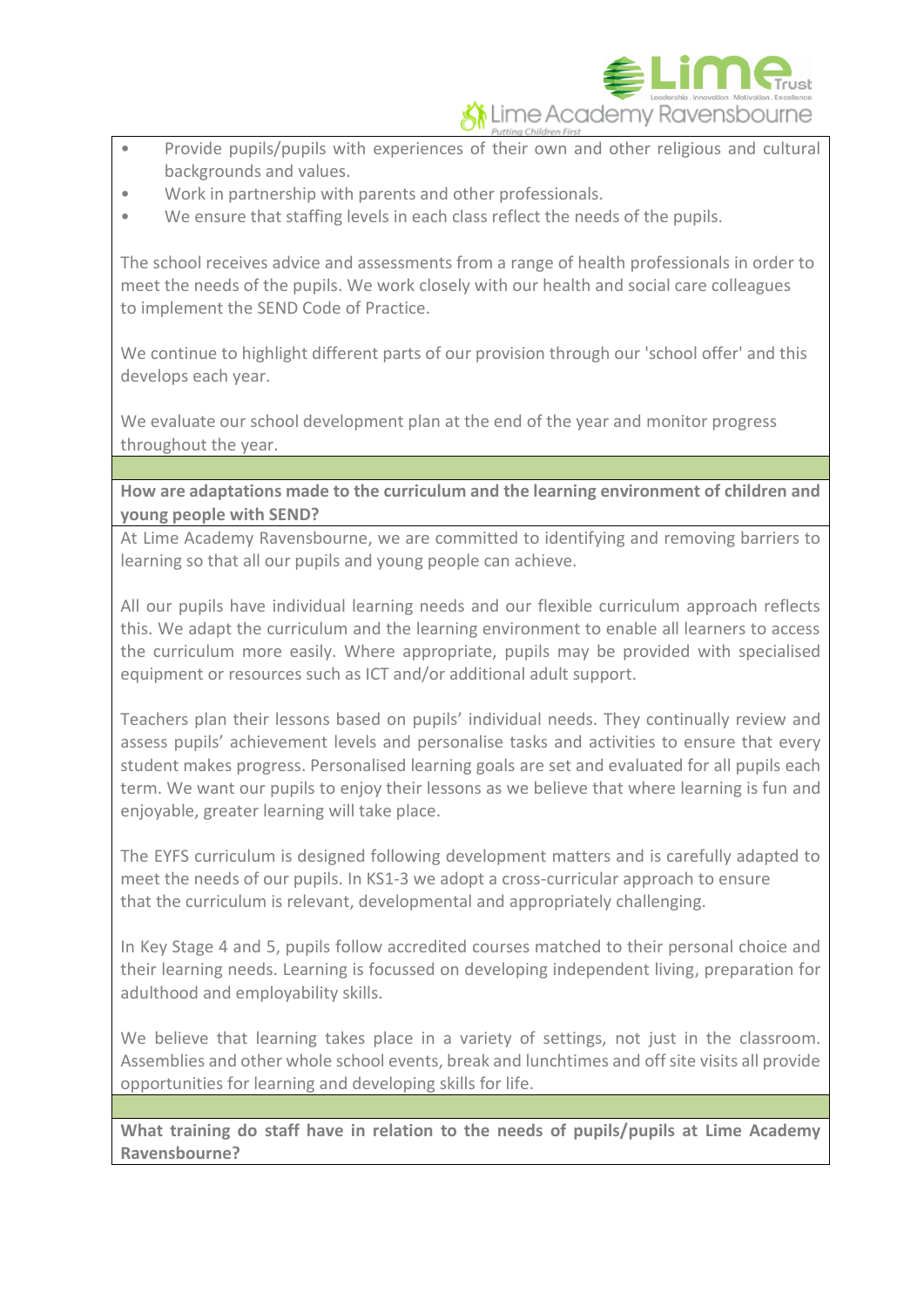

Lime Trust provides a wide range of specialist training for all its employees. Staff are encouraged to participate in a range of training courses to upskill and develop their knowledge and understanding including NVQ, NPQ training courses, Diploma's and Masters in SEND and other specialist training.

We have a strong commitment to training our own staff to become successful teachers of the future. We support teaching assistants to take a Foundation Degree course with the expectation that they will progress onto School Direct in the future.

All staff have clear job descriptions which detail the required qualifications for each post in school. All staff have a core induction programme which is specifically related to the needs of children in our school and also as required by statutory guidance.

**How will equipment and facilities be provided to support pupils/pupils at Lime Academy Ravensbourne?**

Lime Academy Ravensbourne is fully accessible for wheelchair users. All classrooms are on one level.

We are continually reviewing and updating our equipment, particularly in the area of ICT and AAC (Augmentative and Accessible Communication) resources.

We have reviewed and enhanced curriculum resources in response to the new curriculum.

We continually review our resources for pupils/pupils and the annual review meetings are a regular forum for discussing individual needs.

Our SEND policy can be found on our website and is reviewed annually.

**How do we support the emotional and social development of pupils and listen to their views? How do we prevent bullying?**

Lime Academy Ravensbourne provides a nurturing environment where parents and pupils tell us they feel safe, but we are always looking at ways to improve emotional and social development of our children and young people.

Small classes provide a welcoming and supportive forum where emotional and social development is delivered as part of the pupils' personalised curriculum. The teachers and TAs are with their classes throughout the day so know their pupils well and are able to develop good relationships and support them in all aspects of learning, social and personal development.

Circle Time is a feature of some classes, where appropriate, which enables pupils to express their feelings and concerns. Our PSED lessons cover topics such as friendship and bullying. Some classes use 'emotion' charts with pupils.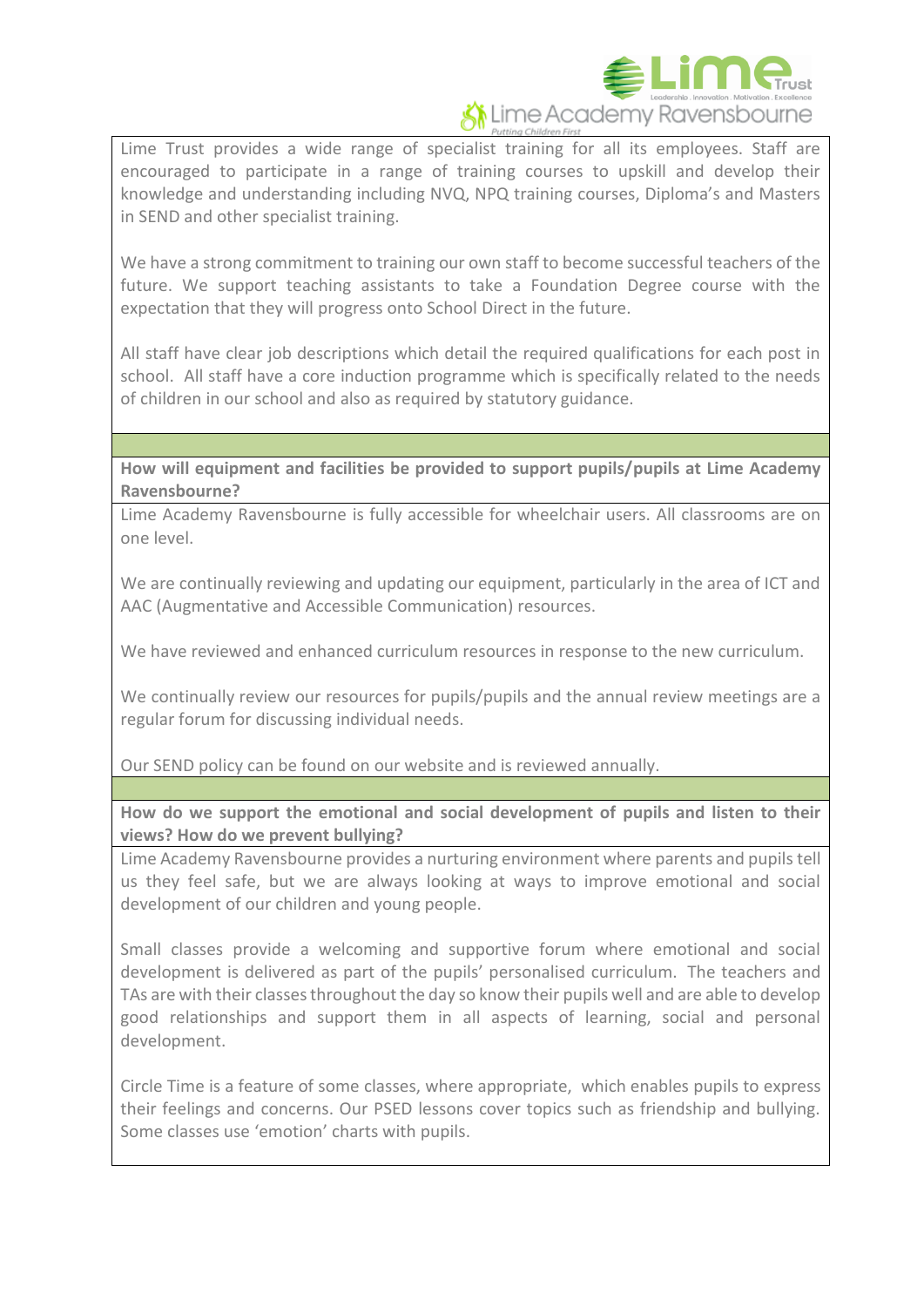

We invite outside agencies to provide more specific sessions depending upon the need and nature of the pupils; for example, some pupils may be encountering relationship difficulties, struggling to build appropriate friendships with their peers and so targeted sessions can be organised to support them in dealing with these matters.

We are keen to become involved with various community projects where pupils would become engaged in different activities that help to build the community and contribute to its well-being.

**How does the Trustees and Academy Council involve others - including health, social services, local authority services and voluntary organisations - in meeting the needs of pupils/pupils at Lime Academy Ravensbourne and in supporting their families?**

The Trustees and the Academy Council are aware of the wide range of staff working together within the school to support the children, young people and their families. The Trustees and Academy Council ensure that there is a consistent monitoring of practice through meetings and reports.

Some staff are employed directly by the school; others have different lines of management as can be seen below:

- Classroom staff are employed directly by the school. This includes teachers, teaching assistants and lunchtime supervisors.
- Admin staff are school employees.
- School Nurses, Speech and Language Therapists, Physiotherapists, Occupational Therapists, CAMHS are employees of NELFT (North East London Foundation Trust). All these professionals work closely with the school to offer support, advice and training to staff. They work with children and families as and when necessary.
- Educational Psychologists are employed by the Local Authority. The Ed Psych has a strong working relationship with the school and supports the pupils, parents and staff in managing behaviours. The Ed Psych also completes reports for EHCP conversion and provides training for staff.
- Specialist Teachers, including those for visually impaired and hearing impaired, provide staff training and advice on individual children's needs, and work for different agencies.
- Transport to school is arranged and managed by the Local Authority not the school. Transport staff are employed by the transport companies.
- Social Workers for children/young people with disabilities are Local Authority employees and are based within the Children Specialist Services.

If families have a query relating to these areas it is best to contact the professionals directly. This ensures that any message/queries/concerns from families are dealt with in the most efficient way.

**What arrangements are in place for handling complaints from parents/carers of children with SEND (including Looked After Children with SEND) about the provision made at the school?**

The process for all complaints is explained in the Complaints Policy which is available on the Lime Academy Ravensbourne website or by contacting the main school office: